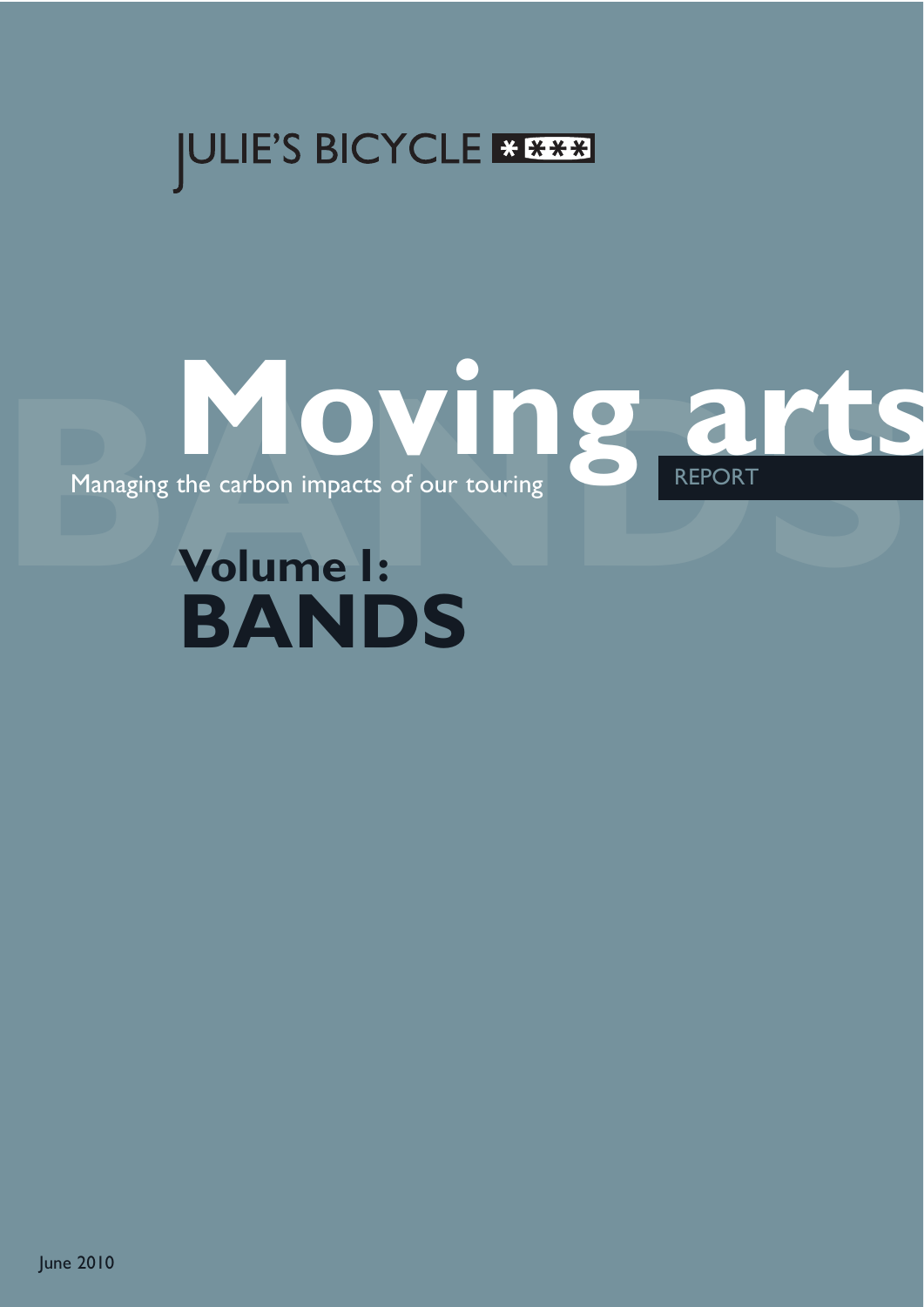# **Foreword Tony Wadsworth**  Chairman Julie's Bicycle

*Since our founding three years ago Julie's Bicycle has published four major research contributions to environmental sustainability for the performing arts; we have developed new industry-specific tools to measure our greenhouse gas impacts; and we have produced resources and guides to help music businesses to cut their emissions.* 

*This latest work on international touring is our most ambitious to date. Touring is a fragmented, complex and elusive sector unused to collecting and accounting for emissions data. We want this research to trigger a major global shift in the touring industry which puts environmental concerns at the heart of the business. Nothing less. Legislation, carbon pricing and markets are inexorably shifting the ground anyway.* 

*Now is the time for a shared international ambition with the vision and processes that can embed sustainability deeply into our work. We are at a pivotal junction in which the decisions taken today will determine the future of generations to come.* 

*Great leadership is always driven by integrity and by being an example of what you intend to inspire. But instead of relying on one individual we can all do it: and therein lies the heart of our vision.* 

Special thanks to Bryan Grant, Rob Hallett, Nick Levitt, Steve Levitt, Jo Little, Simon Moran, Steve Strange and Jazz Summers for their work on the steering group, our funders AEG and SJM, and to Catherine Bottrill, Christina Tsiarta and the superb team at Julie's Bicycle for this pioneering and extremely challenging contribution to our industry. I hope we will meet it.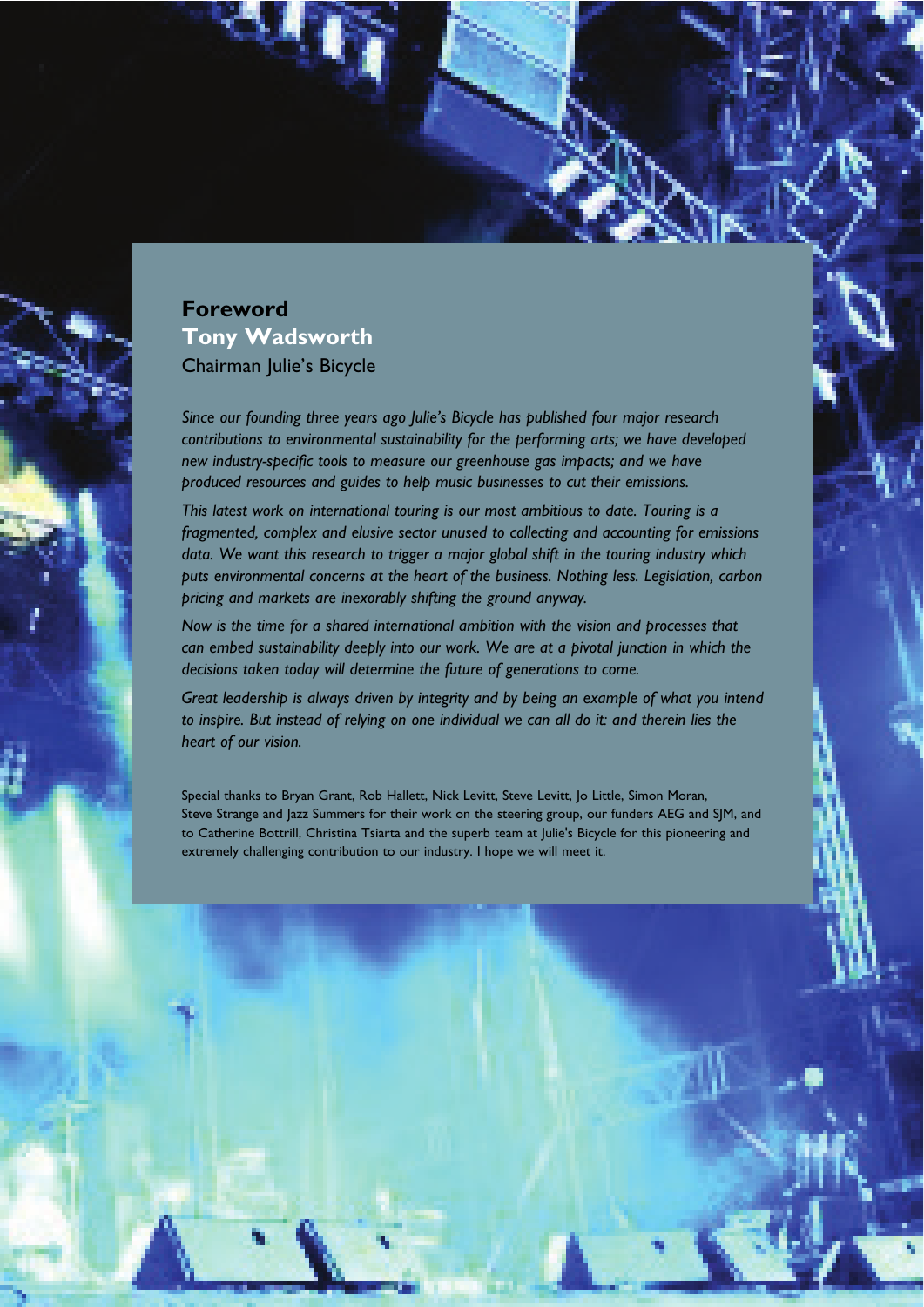## **Foreword Jazz Summers & Rob Hallett**

*When we committed to do this almost a year ago it felt like a necessary and compelling piece of work. We didn't anticipate how hard it would be to get commitment, how anxious many colleagues would be, and how outside our business this is. There have been moments when the study looked perilous simply because people in our industry couldn't understand what was being asked of them. We pulled it off, and are amazed at the commitment and passion we have encountered. But now we face the real challenge: making our touring as low carbon as we can. This is not going to be easy. It means doing things differently, working with new people and adding new skills into our touring teams. And the margins for all of us at every stage are tighter than they were even a year ago.* 

*But the reason to do this is that we must – we owe it to our audiences and our artists, present and future. We want our tours to be the best in the world and we hope we can hand over the touring industry in a decent shape, and that means business as usual is not an option.* 

Jazz Summers and Rob Hallett jointly chaired the Julie's Bicycle Touring group which also included Bryan Grant, Nick Levitt, Steve Levitt, Jo Little, Simon Moran and Steve Strange.

# **Preface Alison Tickell**

When we began researching the environmental impacts of British based touring bands, theatres and orchestras last September we had no idea that the scientific and political framework within which we were working would change so dramatically. The month between mid- November and mid-December seeded sudden doubt in the integrity of science and witnessed political disarray in Copenhagen. Now we have become hesitant and it is clear that for the vast majority the resumption of economic growth ranks far higher than action on human- induced climate change.

However, trajectories for greenhouse gas emissions combined with our knowledge of related environmental concerns such as species extinction and ocean acidification remain the stuff of high tragedy. After hopes were so dramatically dashed in the last moments of 2009 we are now experiencing the onset of uncertainty which makes it harder to gauge appropriate responses and, crucially, take decisive action. Already I see this in the cultural sector – it shimmies between stances that could easily tip over to schisms: either to deal with carbon dioxide, or to promote overall sustainability. This is a false opposition; it polarises identity and paralyses action; above all it unveils how deeply uncomfortable we are with uncertainty. If ever the arts could intervene and bridge the 'eithers' and the 'ors' it is now.

Before embarking on the report it is worth anticipating and heading off likely apprehensions. We do not suggest that we stop touring or that international touring is worse than domestic, that large-scale touring is excessive, or that bands are worse than orchestras. There are no goodies and baddies; in reality comparisons of this kind are rarely useful and tend instead to splinter arts communities and reinforce stereotypes. What is much more interesting is that this broad collection of people have come together and given freely of their time and painstakingly gathered data because everyone has committed to understanding their part in this crisis.

Every day we use  $-$  and waste  $-$  huge quantities of energy. The degradation of the planet – including human-induced climate change – boils down to inequitable over-consumption largely perpetrated in developed countries. Sadly it is not within our direct capacity to prevent wholesale species from extinction but it is possible to reduce our energy consumption by planning routing, or flying less. Reducing consumption and decarbonising our touring will return a direct positive net profit to the environment, including species preservation – not to mention ethical, reputational and financial benefits.

The research has highlighted environmental costs and existing fiscal mechanisms intended to account for them. To date our market system has not begun to reflect the true costs of environmental impacts; so if we are anxious about financial stability we must surely factor in cost considerations that give us the long view. A resilient international performing arts industry that flourishes for generations will be one that anticipates its financing to operate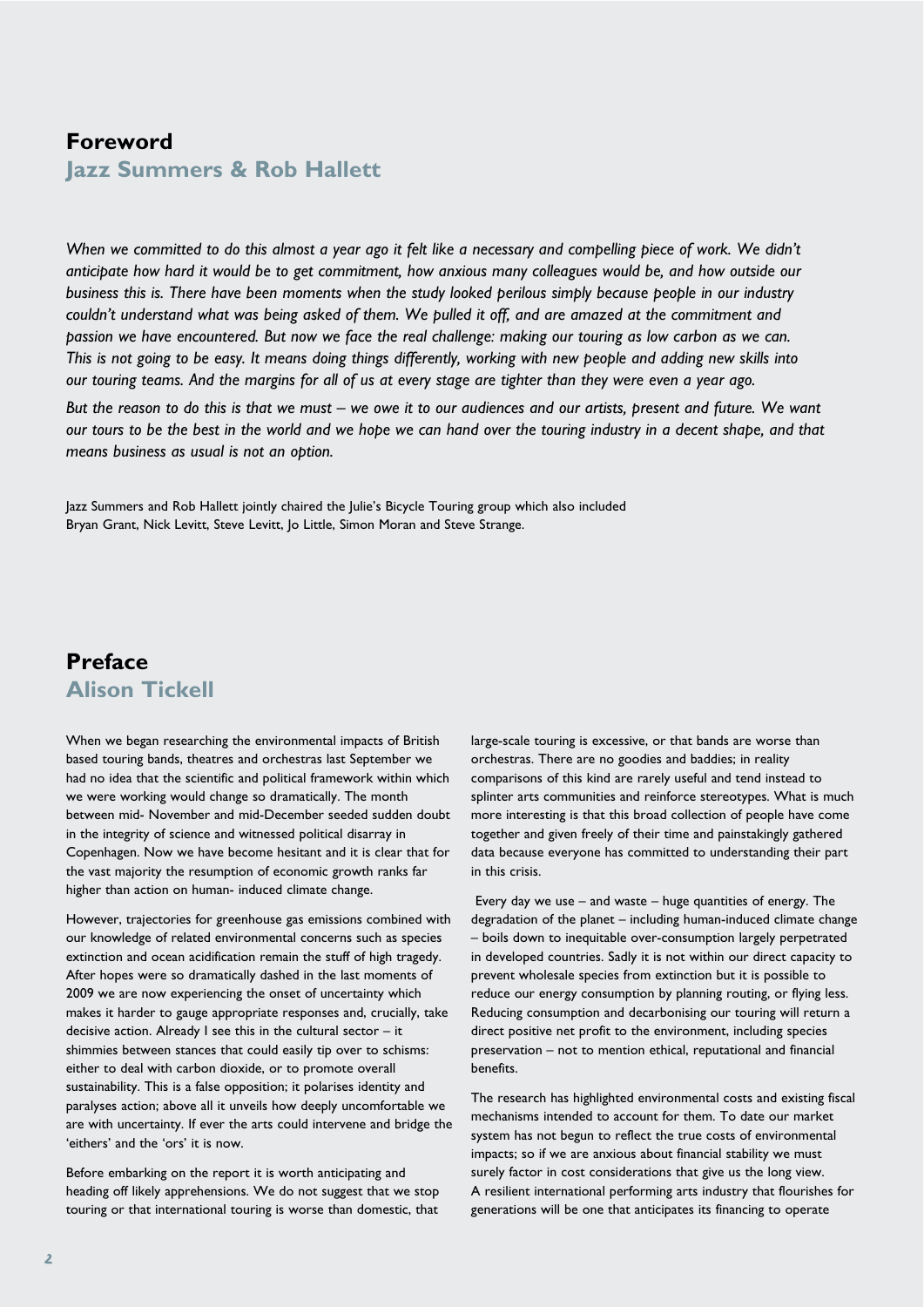within ecological limits. This is simple good sense.

We set out to probe the business of touring, harvesting the abundant creative raw materials from which to craft a touring industry that puts environmental concerns at its heart. Our goal? To thrust the issue of environmental impacts, starting with decarbonisation, into the heart of the touring industry so that it becomes important enough to provoke an industrial shift.

We have produced a three-volume research study, each volume with a voice of its own but there is much common content. Each sector – bands, theatres and orchestras – considers itself unique, quite distinct from all others. Whether this is the case or not, what matters is accounting for this common perception. What is certainly true is that the cultures and behaviours of the people in these industries, the professional relationships and dynamic interplays, are very different. Within the industries decisions are prescribed by subtle dynamics which operate alongside the obvious financial and logistic transactions. If we are to stimulate change it is important to understand how we can best deploy the human element: it uniquely informs each touring realm and our ambition to alter a complex supply chain means pulling the right levers of influence; to maximise power relationships we need to be aware of where they are. For example, in commercial band touring successful artists are the definitive force, in theatre it is shared between the work itself and the creative interpreters; with orchestras it is the forces of repertoire and management.

Our research legacy will be contingent on whether we manage to draw out common ambitions, issues, and activities, while maintaining the capacity for each industry to tailor and champion environmental priorities internally.

Failure to understand how these ultimately powerful dynamics flow is perhaps why responses from government, science and media are often ineffective and enervating. The assumption that if we focus hard enough on celebrity, regulation or science we will effect a behavioural revolution has proved distinctly shaky. By understanding the science and deploying our creativity in the manner in which we consider best we are much more likely to shape regulation as it will affect us.

A word on expectations: this piece is only a start. It looks at core touring activities: the movement of people and product and how that translates into the generation of greenhouse gases. Touring doesn't have the advantage of fixed or stable data gathering points, such as gas or electricity meters, repetitive work patterns, a predictable or permanent work force, or easy access to information about audience travel. There were things we had to remove from our initial scope: notably show power demand and some festival tours and all three industries share a common deficit: available data. Too much of our time was spent doing basic detective work.

We want to track environmental performance and use it in policy, planning and industry intelligence, so where there is relevant data that is in our mutual best interests it makes sense to share it.

We have avoided comparisons across sectors because the scale of activity and audience generally corresponds to the emissions profiles: international touring generates the most emissions

because distances are vast and people tend to fly. Similarly, the emissions produced by bands far exceed orchestras and theatres, but so do their audiences.

While there are some pioneering examples of leadership we are, as a community, short on vision and long on doubt. We need to take a few priorities and commit to them. Only large-scale will do, action at the margins is simply not enough. We are suggesting that we begin with the actions that can command the broadest assent and achieve the quickest results. So we propose beginning with four core, principled, priorities:

1. Get to know the issue, engage with energy and environmental issues.

2. Measure your impacts: understanding what the carbon profile of touring is the first step towards managing it.

3. Identify what you can do to reduce your impacts, support 'green' products and activities to help shift markets.

4. Talk about it, disclose your impacts, invigorate the issue, talk to your artists and audiences, be accountable. We all want to avoid suspicions of greenwash.

Finally we would be missing a trick if we failed to bring into the narrative the art itself: the song, the play, the piece. Whatever other factors are at work – including taste – the art is what brings us together and what shapes the industries. We cannot ask artists to 'do' climate change but we can help those artists who choose to make climate change and the environment a part of their work.

Good outcomes ultimately require trust, transparency, accountability and cooperation on a grand scale – in other words, good governance. We have to stop being parochial as it relates to the comfort of art forms and national boundaries, and scale up our ambition.

This research is a heartfelt appeal to the touring industries to be sure-footed and assertive in your environmental responses. With good will and determination our recommendations will become standard practice and the research itself can be archived. Until then I hope that it is, above all, useful, and helps free that palpable but paralysed energy that has characterised our research encounters over the last nine months. Over 300 people have contributed to this research: we all need to look back and know that it has been worth it.

Alison Tickell Director, Julie's Bicycle